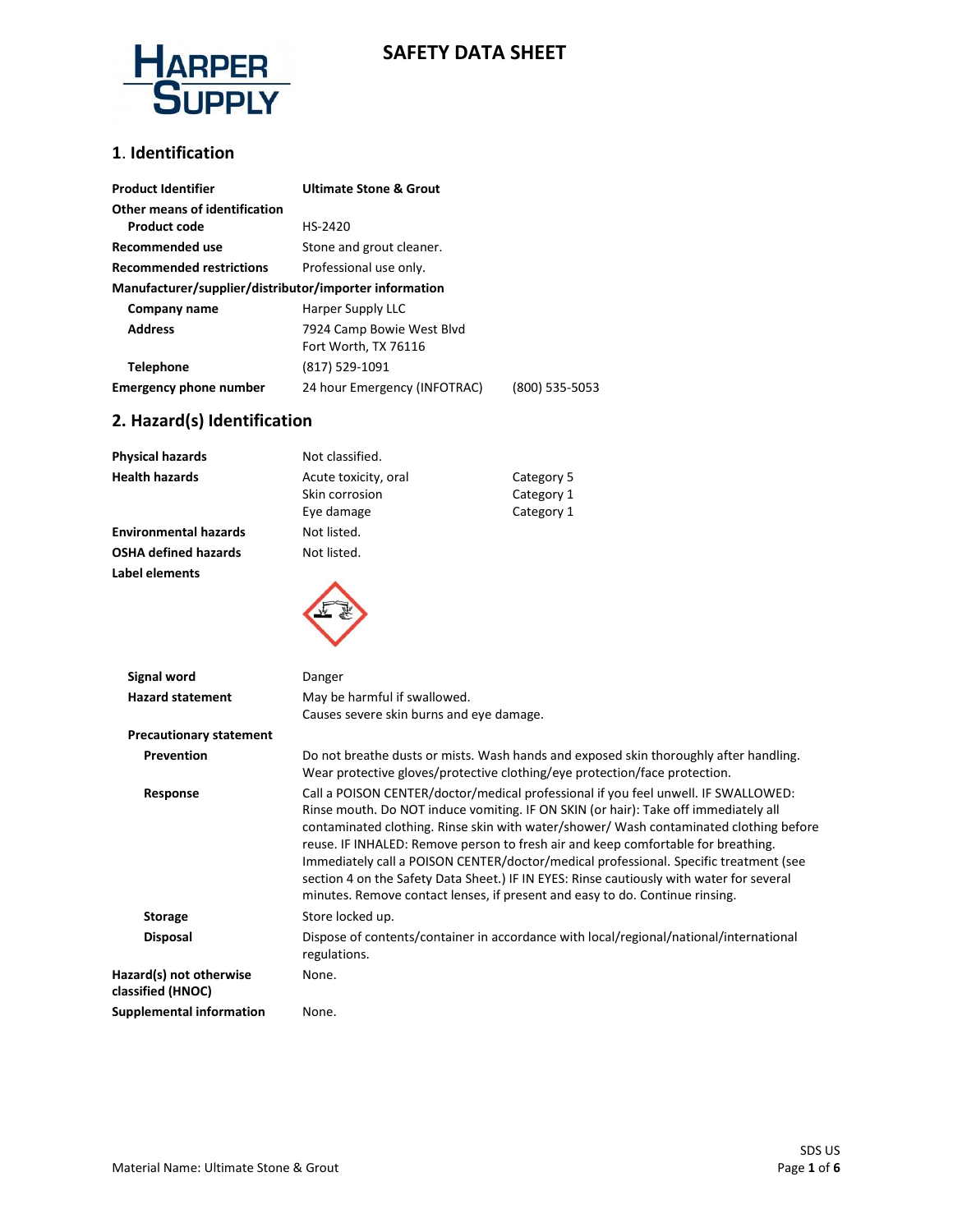# **3. Composition/information on ingredients**

| <b>Chemical name</b> | <b>CAS number</b> | %                        |
|----------------------|-------------------|--------------------------|
| 2-butoxyethanol      | 111-76-2          | $10 - 15$                |
| Nonionic surfactant  | 127087-87-0       | $1 - 10$                 |
| Sodium metasilicate  | 6834-92-0         | $1 - 10$                 |
| Potassium hydroxide  | 1310-58-3         | $1 - 10$                 |
|                      |                   | $\overline{\phantom{a}}$ |

**Mixtures**

Other components below reportable levels 70-100

### **4. First-aid measures**

| <b>Inhalation</b>                                                            | Move to fresh air. Call a physician if symptoms develop or persist.                                                                                                                 |
|------------------------------------------------------------------------------|-------------------------------------------------------------------------------------------------------------------------------------------------------------------------------------|
| <b>Skin contact</b>                                                          | Remove contaminated clothing immediately and wash skin with soap and water. In case of<br>eczema or other skin disorders: Seek medical attention and take along these instructions. |
| Eye contact                                                                  | Rinse with water for at least 15 minutes. Remove contact lenses, if present and easy to do.<br>Get medical attention. Eye wash stations should be located in work area.             |
| Ingestion                                                                    | Rinse mouth. Get medical attention if symptoms occur. Do not induce vomiting.                                                                                                       |
| <b>Most important</b><br>symptoms/effects, acute and<br>delayed              | Dermatitis. Rash. May cause an allergic skin reaction.                                                                                                                              |
| Indication of immediate<br>medical attention and special<br>treatment needed | Provide general support measures and treat symptomatically. Keep victim under observation.<br>Symptoms may be delayed.                                                              |
| <b>General information</b>                                                   | Ensure that medical personnel are aware of the material(s) involved, and take precautions to<br>protect themselves. Wash contaminated clothing before reuse.                        |

# **5. Fire-fighting measures**

| Suitable extinguishing media                                        | Water fog. Foam. Dry chemical powder. Carbon dioxide $(CO2)$ .                                |
|---------------------------------------------------------------------|-----------------------------------------------------------------------------------------------|
| <b>Unsuitable extinguishing</b><br>media                            | None known.                                                                                   |
| Specific hazards arising from<br>the chemical                       | During fire, gases hazardous to health may be formed.                                         |
| Special protective equipment<br>and precautions for<br>firefighters | Self-contained breathing apparatus and full protecting clothing must be worn in case of fire. |
| <b>Fire-fighting</b><br>equipment/instructions                      | Move containers from fire area if you can do so without risk.                                 |
| <b>Specific methods</b>                                             | Use standard firefighting procedures and consider the hazards of other involved materials.    |
| <b>General fire hazards</b>                                         | No unusual fire or explosion hazards noted.                                                   |

### **6. Accidental release measures**

| Personal precautions,<br>protective equipment and<br>emergency procedures | Wear appropriate protective equipment and clothing during clean-up. Wear eye/face<br>protection.                                                                                                    |
|---------------------------------------------------------------------------|-----------------------------------------------------------------------------------------------------------------------------------------------------------------------------------------------------|
| <b>Methods and materials for</b><br>containment and cleaning up           | Caution – spillages may be slippery.                                                                                                                                                                |
|                                                                           | Large spills: Stop the flow of material, if this is without risk. Dike the spilled material, where<br>this is possible. Absorb in vermiculite, dry sand or earth and place into containers. Prevent |

entry into waterways, sewer, basements or confined areas.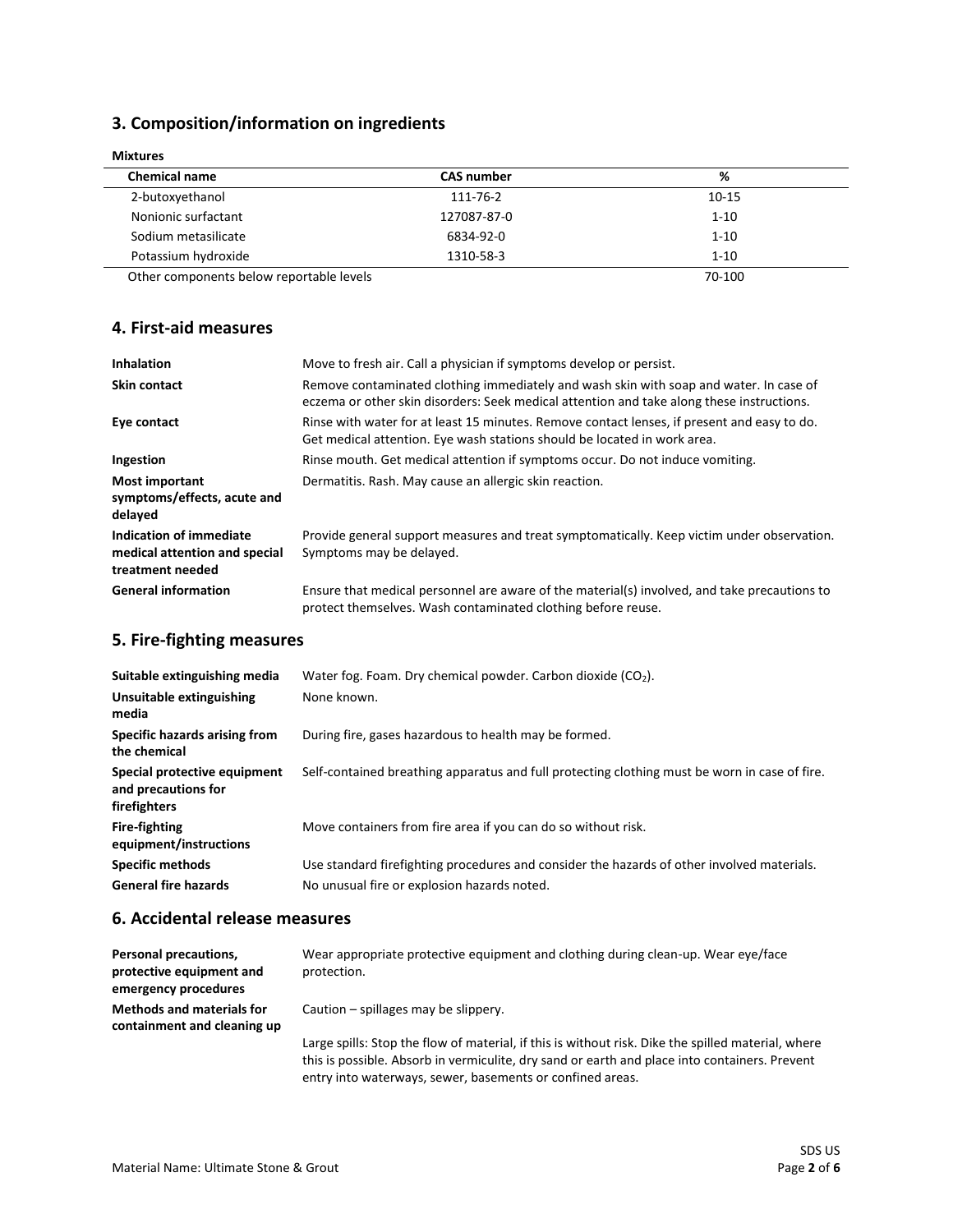|                                  | Small spills: Wipe up with absorbent material (e.g. cloth, fleece). Clean surface thoroughly to<br>remove residual contamination. |
|----------------------------------|-----------------------------------------------------------------------------------------------------------------------------------|
|                                  | Never return spills to original container for re-use. For waste disposal, see section 13 of the<br>SDS.                           |
| <b>Environmental precautions</b> | Do not release into the environment (see section 12). Avoid discharge into areas not<br>consistent with package labeling.         |
| a Handling and storage           |                                                                                                                                   |

# **7. Handling and storage**

| <b>Precautions for safe handling</b> | Avoid contact with eyes, skin, and clothing. Avoid prolonged exposure. Wear appropriate |
|--------------------------------------|-----------------------------------------------------------------------------------------|
|                                      | personal protective equipment. Observe good industrial hygiene practices.               |
| Conditions for safe storage,         | Store in original tightly closed container. Do not store in extreme conditions.         |
| including any                        |                                                                                         |
| incompatibilities                    |                                                                                         |

## **8. Exposure controls/personal protection**

#### **Occupational exposure limits US OSHA Table Z-1 Limits for Air Contaminants (29 CFR 1910.1000) Components Type Value** 2-butoxyethanol Potassium hydroxide PEL PEL 50 ppm 2 mg/ $m<sup>3</sup>$  **US ACGIH Threshold Limit Values Components Type Value** 2-butoxyethanol Potassium hydroxide STEL STEL 20 ppm 2 mg/ $m<sup>3</sup>$ **Biological limit values ACGIH Biological Exposure Indices Components Value Determinant Species Sampling Time** 2-butoxyethanol 200 mg/g Creatinine Urine End of shift.

| Appropriate engineering<br>controls      | Emergency eye wash stations and showers should be readily accessible. Provide natural or<br>mechanical ventilation.                                                                                                                                                                                                                                   |
|------------------------------------------|-------------------------------------------------------------------------------------------------------------------------------------------------------------------------------------------------------------------------------------------------------------------------------------------------------------------------------------------------------|
|                                          | Individual protection measures, such as personal protective equipment                                                                                                                                                                                                                                                                                 |
| Eye/face protection                      | Avoid contact with eyes. Wear safety glasses with side shields (or goggles).                                                                                                                                                                                                                                                                          |
| Skin protection                          |                                                                                                                                                                                                                                                                                                                                                       |
| <b>Hand protection</b>                   | Wear appropriate chemical resistant gloves.                                                                                                                                                                                                                                                                                                           |
| <b>Other</b>                             | Wear long sleeve shirts with pants.                                                                                                                                                                                                                                                                                                                   |
| <b>Respiratory protection</b>            | Respiratory protection not required.                                                                                                                                                                                                                                                                                                                  |
| <b>Thermal hazards</b>                   | Wear appropriate thermal protective clothing, when necessary.                                                                                                                                                                                                                                                                                         |
| <b>General hygiene</b><br>considerations | When using do not smoke or use chewing tobacco. Always observe good personal hygiene<br>measures, such as washing after handling the material and before eating, drinking, and/or<br>smoking. Routinely wash work clothing and protective equipment to remove contaminants.<br>Contaminated work clothing should not be allowed out of the workplace. |

#### **9. Physical and chemical properties**

| Appearance            |            |
|-----------------------|------------|
| <b>Physical State</b> | Liquid.    |
| Color                 | Colorless. |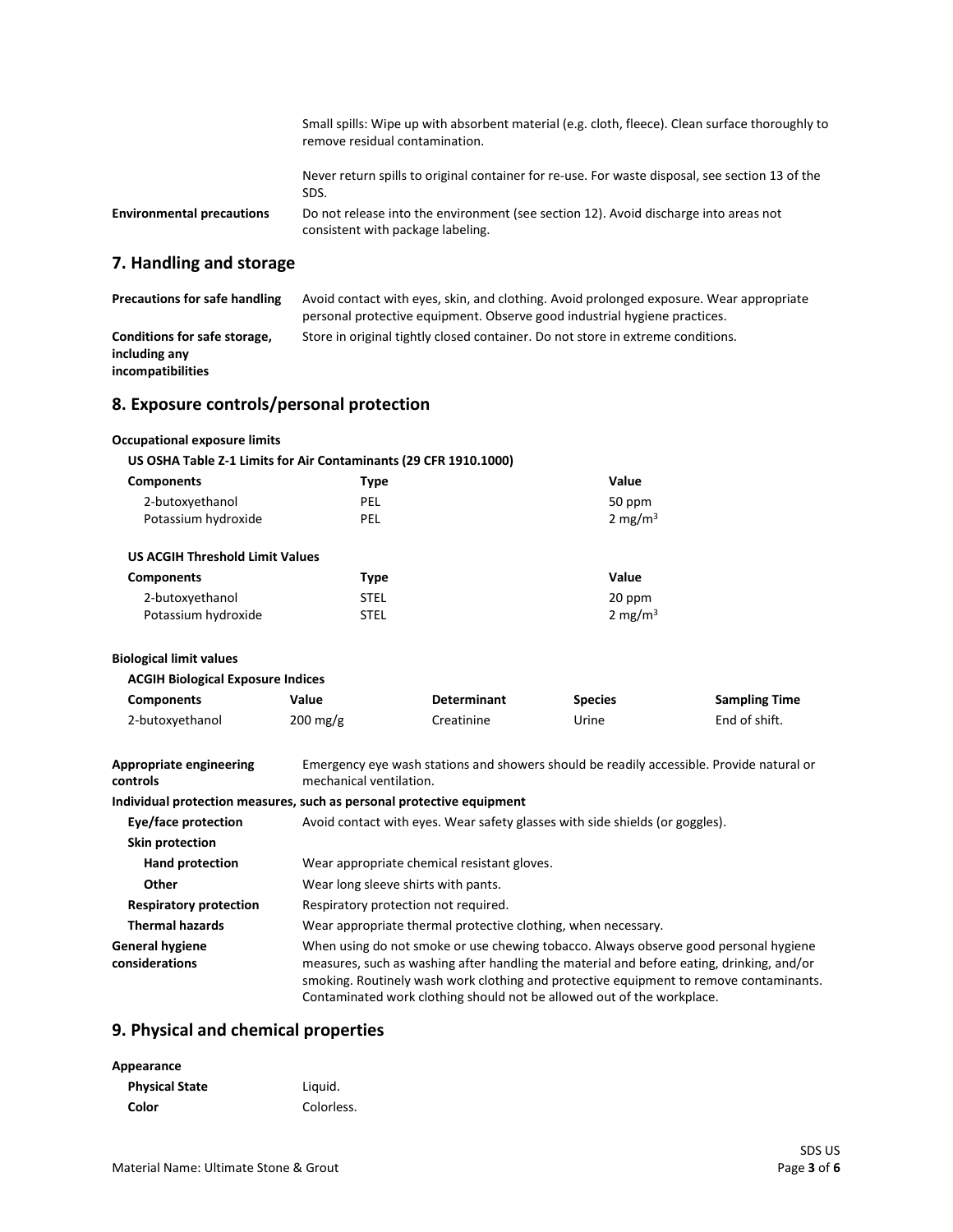| Odor                             | Sweet.                 |
|----------------------------------|------------------------|
| Odor threshold                   | Not available.         |
| рH                               | 13.5                   |
| Melting/freezing point           | Not available.         |
| Initial boiling point and        | >212°F (100°C)         |
| boiling range                    |                        |
| <b>Flash point</b>               | >212°F (100°C)         |
| <b>Evaporation rate</b>          | Not available.         |
| <b>Flammability</b>              | Not available.         |
| <b>Flammability Limits</b>       |                        |
| Upper                            | Not available.         |
| Lower                            | Not available.         |
| Vapor pressure                   | Not available.         |
| Vapor density                    | Not available.         |
| Specific gravity (water=1)       | 1.05                   |
| Solubility in water              | Soluble                |
| <b>Partition coefficient</b>     | Not available.         |
| (n-octanol/water)                |                        |
| <b>Auto-ignition temperature</b> | Not available.         |
| <b>Decomposition temperature</b> | Decomposes on heating. |
| <b>Viscosity</b>                 | Not available.         |
|                                  |                        |

# **10. Stability and reactivity**

| Reactivity                                   | This product is stable and non-reactive under normal conditions of use. |
|----------------------------------------------|-------------------------------------------------------------------------|
| <b>Chemical stability</b>                    | Material is stable under normal conditions.                             |
| <b>Possibility of hazardous</b><br>reactions | Hazardous polymerization does not occur.                                |
| <b>Conditions to avoid</b>                   | Heat, flames can cause product to decompose.                            |
| Incompatible materials                       | Strong acids, strong bases, strong oxidizing agents.                    |
| <b>Hazardous decomposition</b><br>products   | Aldehydes, ketones, organic acids, carbon dioxide, carbon monoxide.     |

# **11. Toxicological information**

| Information on likely routes<br>of exposure                                        |                                                                                  |
|------------------------------------------------------------------------------------|----------------------------------------------------------------------------------|
| Ingestion                                                                          | Corrosive to mucous membranes, will damage tissue if there is prolonged contact. |
| <b>Inhalation</b>                                                                  | Expected to be a low inhalation hazard.                                          |
| <b>Skin contact</b>                                                                | Repeated and/or prolonged skin contact will cause irritation and/or burns.       |
| Eye contact                                                                        | Causes severe eye damage. May cause severe corneal injury.                       |
| Symptoms related to the<br>physical, chemical and<br>toxicological characteristics | Dermatitis. Rash. May cause an allergic skin reaction.                           |
| <b>Acute toxicity</b>                                                              | This product is harmful if swallowed.                                            |

| Product                              | <b>Route and Species</b> | LD <sub>50</sub>       |
|--------------------------------------|--------------------------|------------------------|
| Ultimate Stone & Grout (CAS mixture) |                          |                        |
| Acute                                | Oral. rat                | 3151.8 mg/kg estimated |
|                                      | Dermal, rabbit           | >5,000 mg/kg estimated |

\*Estimates for product may be based on additional component data not shown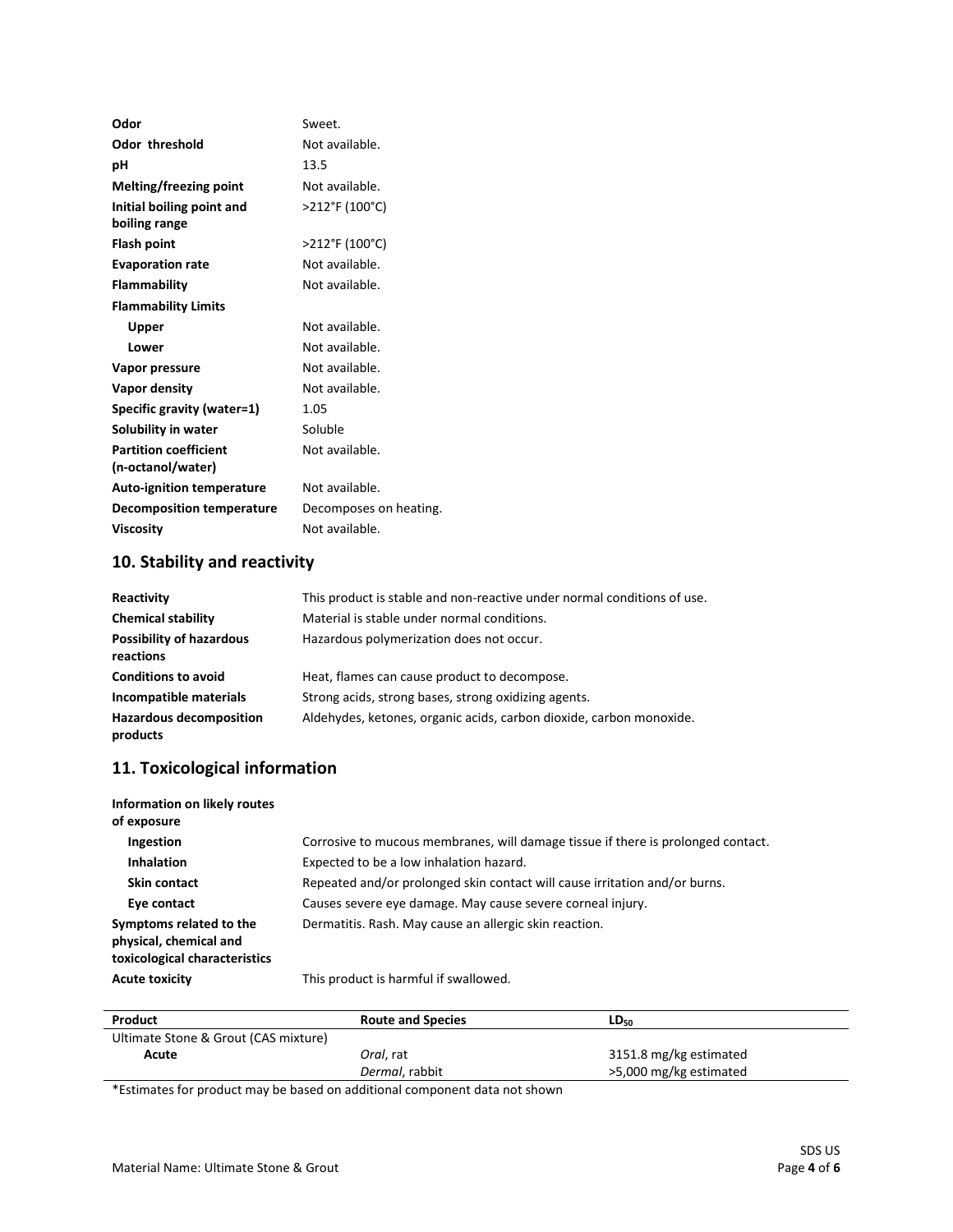| <b>Skin corrosion/irritation</b>                      | Causes severe skin burns.                                      |
|-------------------------------------------------------|----------------------------------------------------------------|
| Serious eye damage/<br>irritation                     | Causes serious eye damage.                                     |
| <b>Respiratory sensitization</b>                      | Not classified.                                                |
| <b>Skin sensitization</b>                             | Not classified.                                                |
| <b>Germ cell mutagenicity</b>                         | Not classified.                                                |
| Carcinogenicity                                       | Not considered a carcinogen.                                   |
|                                                       | OSHA Specifically Regulated Substances (29 CFR 1910.1001-1050) |
| Not Listed.                                           |                                                                |
| Reproductive toxicity                                 | Not classified.                                                |
| Specific target organ toxicity<br>- single exposure   | Not classified.                                                |
| Specific target organ toxicity<br>- repeated exposure | Not classified.                                                |
| <b>Aspiration hazard</b>                              | Not considered an aspiration hazard.                           |

# **12. Ecological information**

# **Ecotoxicity**

| <b>Species</b> | Test Results                            |
|----------------|-----------------------------------------|
|                |                                         |
|                |                                         |
| Daphnia        | $EC_{50}(48hr)$ : 173.25 mg/L estimated |
| Unspecified    | $LC_{50}(96hr)$ : 79.75 mg/L estimated  |
|                |                                         |

\*Estimates for product may be based on additional component data not shown

| Persistence and degradability    | Nonionic surfactant: not considered readily biodegradable, but doesn't mean this material<br>isn't biodegradable under certain environmental conditions. |
|----------------------------------|----------------------------------------------------------------------------------------------------------------------------------------------------------|
| <b>Bioaccumulative potential</b> | No data available.                                                                                                                                       |
| Mobility in soil                 | Not available.                                                                                                                                           |
| Other adverse effects            | The pH of this product may cause it to be toxic to aquatic and terrestrial organisms.                                                                    |

#### **13. Disposal considerations**

| <b>Disposal instructions</b>          | Collect and reclaim or dispose in sealed containers at licensed waste disposal site. Dispose of<br>contents/container in accordance with local/regional/national/international regulations. Do<br>not release to the environment. |
|---------------------------------------|-----------------------------------------------------------------------------------------------------------------------------------------------------------------------------------------------------------------------------------|
| Local disposal regulations            | Dispose in accordance with all applicable regulations                                                                                                                                                                             |
| Waste from residues/unused<br>product | Dispose of in accordance with local regulations. Empty containers or liners may retain some<br>product residues. This material and its container must be disposed of in a safe manner. (see:<br>Disposal instructions).           |
| <b>Contaminated packaging</b>         | Empty containers should be taken to an approved waste handling site for recycling or<br>disposal. Since emptied containers may contain product residue, follow label warnings even<br>after container is emptied.                 |

# **14. Transport information**

| DOT                        |                                                           |
|----------------------------|-----------------------------------------------------------|
| UN number                  | UN1760                                                    |
| UN proper shipping name    | Corrosive Liquids, n.o.s. (Contains: Potassium Hydroxide) |
| Transport hazard class(es) |                                                           |
| Class                      | 8                                                         |
| Subsidiary risk            | -                                                         |